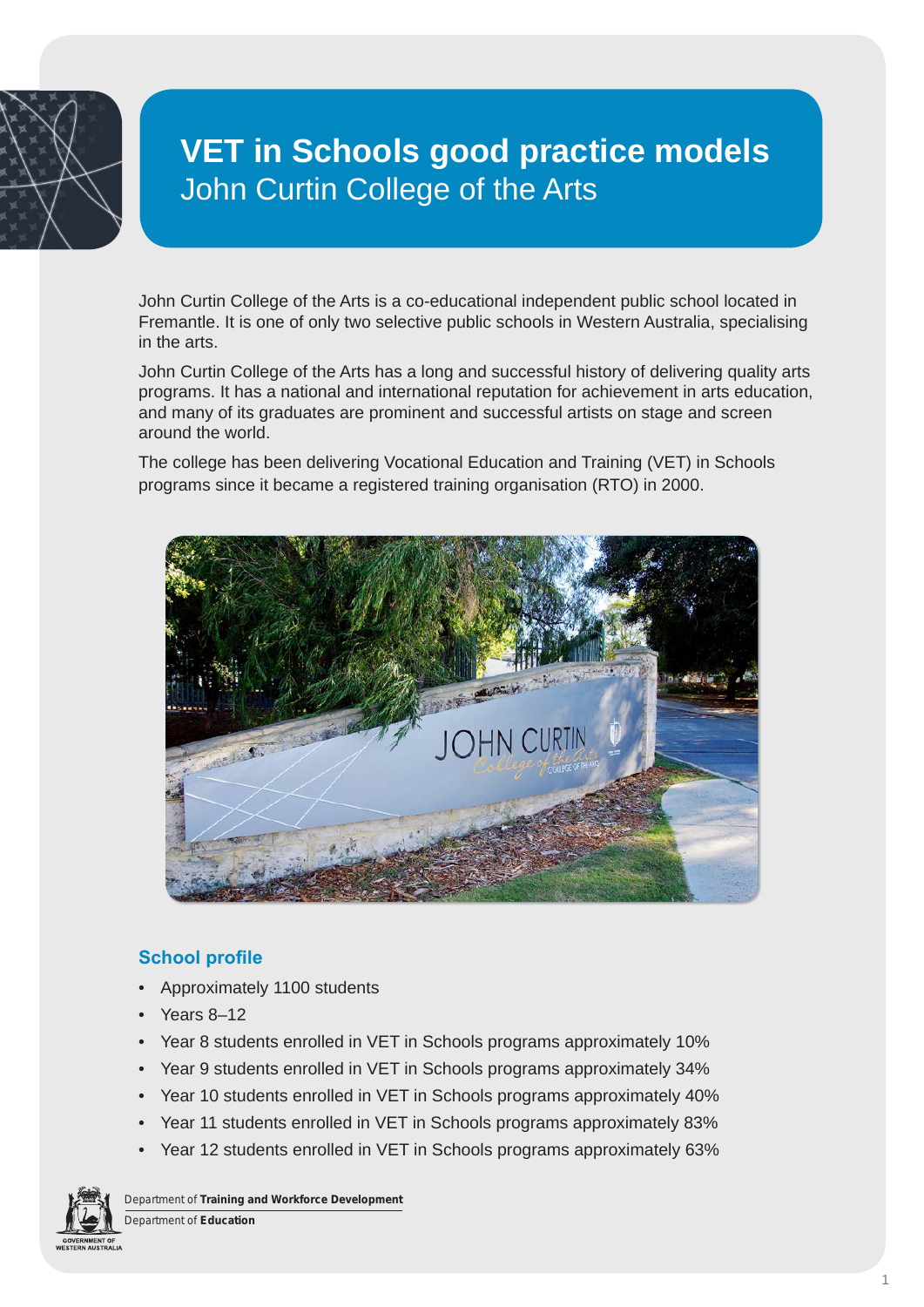John Curtin College of the Arts provides an holistic education for all students, with a focus on students pursuing personal excellence. The college is committed to developing creativity, innovation and imagination in every student through the pursuit of excellence in all areas of the curriculum, with a special emphasis on the arts. VET in Schools programs are an integral part of how the college enriches its students' educational experience.

As a specialist school, approximately 80–90% of students are enrolled under the Gifted and Talented (GAT) Arts program.

# **Program background**

John Curtin College of the Arts is a model for how arts can be integrated into student learning. The college delivers a differentiated curriculum for Arts GAT students and those identified as academically talented.

VET qualifications are an important feature of the college's 'enrichment' strategy within the Arts GAT program. These are delivered concurrently alongside mainstream courses. Non-GAT students are also offered the opportunity to undertake other arts related VET qualifications as standalone programs.

As an RTO school, John Curtin College of the Arts has a number of arts related VET qualifications on scope which complement its specialist programs, offering students greater choices.

It is scoped to deliver:

- Certificate I in Creative Industries;
- Certificate II in Creative Industries (Media);
- Certificate II in Live Production, Theatre and Events (electives for Front of House, Costume and Production); and
- Certificate II in Music.

The college also has its own state-of-the-art performing arts facility with a full time theatre manager and two technicians. Additional theatre staff including stage managers, front of house managers, designers and backstage crew are engaged to run the facility. This enables the college to put on performances in drama, contemporary dance, ballet, music and music theatre.

College performances are held throughout the year, providing students with access to industry standard facilities and the opportunity to undertake workplace learning at the college. The college invites external arts professionals to direct/choreograph productions and to run workshops. These professionals not only provide students with opportunities to learn industry standard skills, they also up skill college staff who work alongside them.

The theatre and its equipment are also available for external hire.

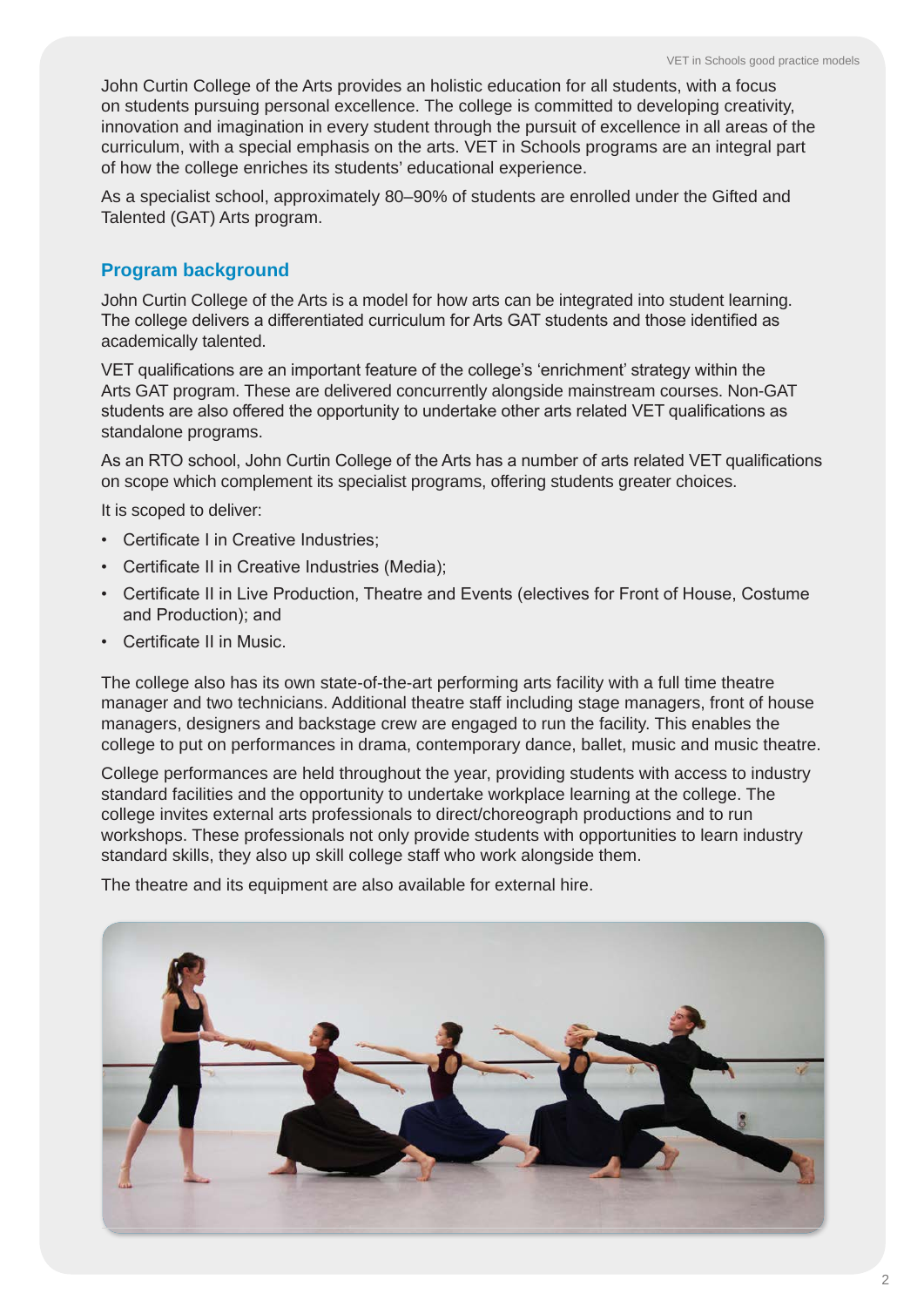## **Program partners**

John Curtin College of the Arts acknowledges the benefits of partnerships with industry and tertiary institutions, to enable its students to gain first hand experience and knowledge of the arts industry and for the college to stay abreast of current issues and changes.

## *Arts industry partners*

All college arts staff have essential links to the industry and work closely with industry personnel. The college has established and maintains national and international links with arts organisations through a range of activities, including:

- the occasional artist-in-residence. This has included I Made Sidia, a well-known and respected Balinese artist from the Institut Seni Indonesia (ISI) Denpasar in 2013, and Australian playwright, Angela Betzien, multi award winning writer in 2014;
- student performances in national arts group events, government conferences and promotional performances for the Department of Education;
- a strong partnership with the Western Australian Academy of Performing Arts (WAAPA), including inviting WAAPA personnel to attend college performances, accessing WAAPA lecturers as casual lecturers and maintaining connections with college graduates who work at WAAPA;
- inviting incoming theatre groups to the college;
- arranging meetings with the WA Ballet Company to identify opportunities for the college and WA Ballet to work together; and
- using the graduate alumni as a mechanism to establish national and international links.

Arts students have the opportunity to work alongside all the industry artists engaged by the college.

As an RTO school, John Curtin College of the Arts:

- is an active member of FutureNow: Creative and Leisure Industries Training Council, attending and voting at the annual general meetings; and
- maintains strong links with the Innovation Business Skills Australia Industry Skills Council.

## *Local artistic community partners*

The college places a high priority on supporting the local artistic community and theatres by inviting arts industry professionals to run workshops with their students. These workshops support the community and expose students to a range of artistic genres and mediums to enable them to develop an awareness and appreciation for the arts and arts industry professionals.

The college has a strong partnership with the Fremantle Arts Centre and uses the Centre to exhibit student work and as a location for filming. Many students also attend workshops organised by the Centre. The college also exhibits selected items from the Fremantle Art Centre collection in its theatre.

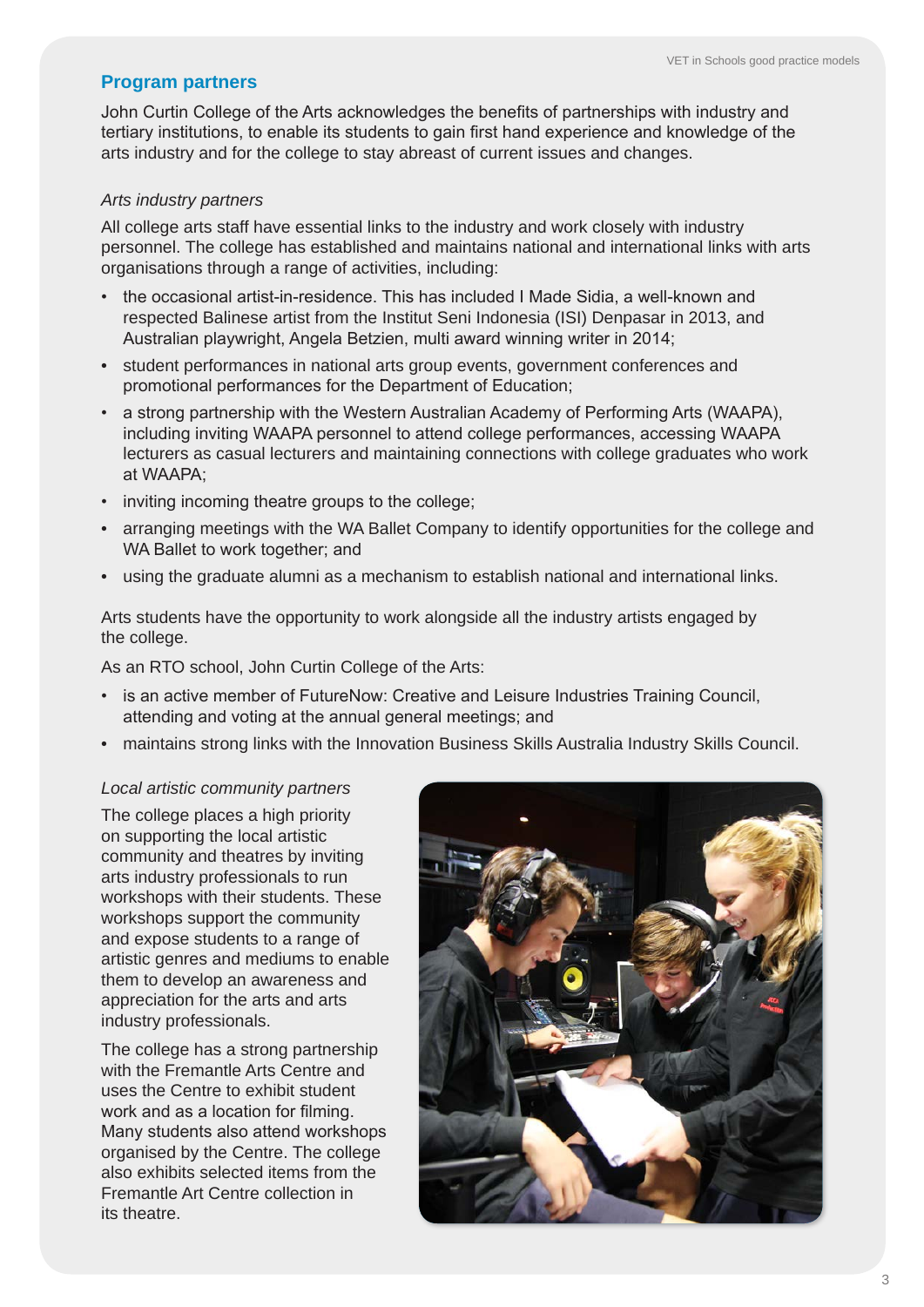Supporting the local artistic community has also enabled the college to establish links with:

- Shakespeare WA giving its arts students the opportunity to perform professionally and assist backstage for Shakespeare in the Park;
- Film and Television Institute (FTI), where the works of Artsmedia students are screened;
- Spare Parts Puppets Theatre and the Nexus Theatre at Murdoch University; and
- STEPS Youth Dance Company and other youth performance groups.

Links with the local artistic community have been beneficial to the partners. Local artists have access to college facilities and students from the college are given the opportunity to work on projects alongside arts industry practitioners.

## **Program features**

#### *Course structure*

The following programs are available to GAT students as part of the college's enrichment strategy:

- Artsmedia Students have the opportunity to complete two units of competency each year towards the Certificate II in Creative Industries (Media) in Years 8–10 and finish the certificate in upper school.
- Dance The college offers its students two streams in dance ballet and contemporary dance. Students have the opportunity to undertake a Certificate I in Dance in Years 8 and 9, a Certificate II in Dance in Year 10 and a Certificate III in Dance in Years 11 and 12.
- Visual Art Students are offered the Certificate II in Visual Arts in Years 9 and 10 and the Certificate III in Visual Arts in Years 11 and 12.
- Music Students enrolled in Music and Music Theatre have the opportunity to complete the Certificate II in Music during Years 11 and 12.

Programs that are open to all students include:

- Front of House Students can enrol in the Certificate II in Live Production, Theatre and Events (Front of House) from Year 9 onwards, with the certificate completed by the end of Year 12. This program is run off the grid.
- Costume Students are offered the Certificate II in Live Production, Theatre and Events (Costume) during Years 11 and 12.
- Production Students have the opportunity to complete the Certificate I in Creative Industries in Year 10 and the Certificate II in Live Production, Theatre and Events (Production) in Years 11 and 12.

An off the grid timetable allows the students to access double periods, rehearsals for performances and activities to cover the practical components associated with the VET qualifications, as required by industry. A Deputy Principal is scheduled to be on the college site after school hours during this time to ensure duty of care for students.

#### *Student entry requirements*

There are no formal entry requirements for arts related VET qualifications offered by the college except those qualifications which are offered as part of an enrichment strategy in the Arts GAT programs. These are only available to GAT students.

For all other arts related VET qualifications new students can simply apply through the standard college enrolment process or during the subject selection process for existing students.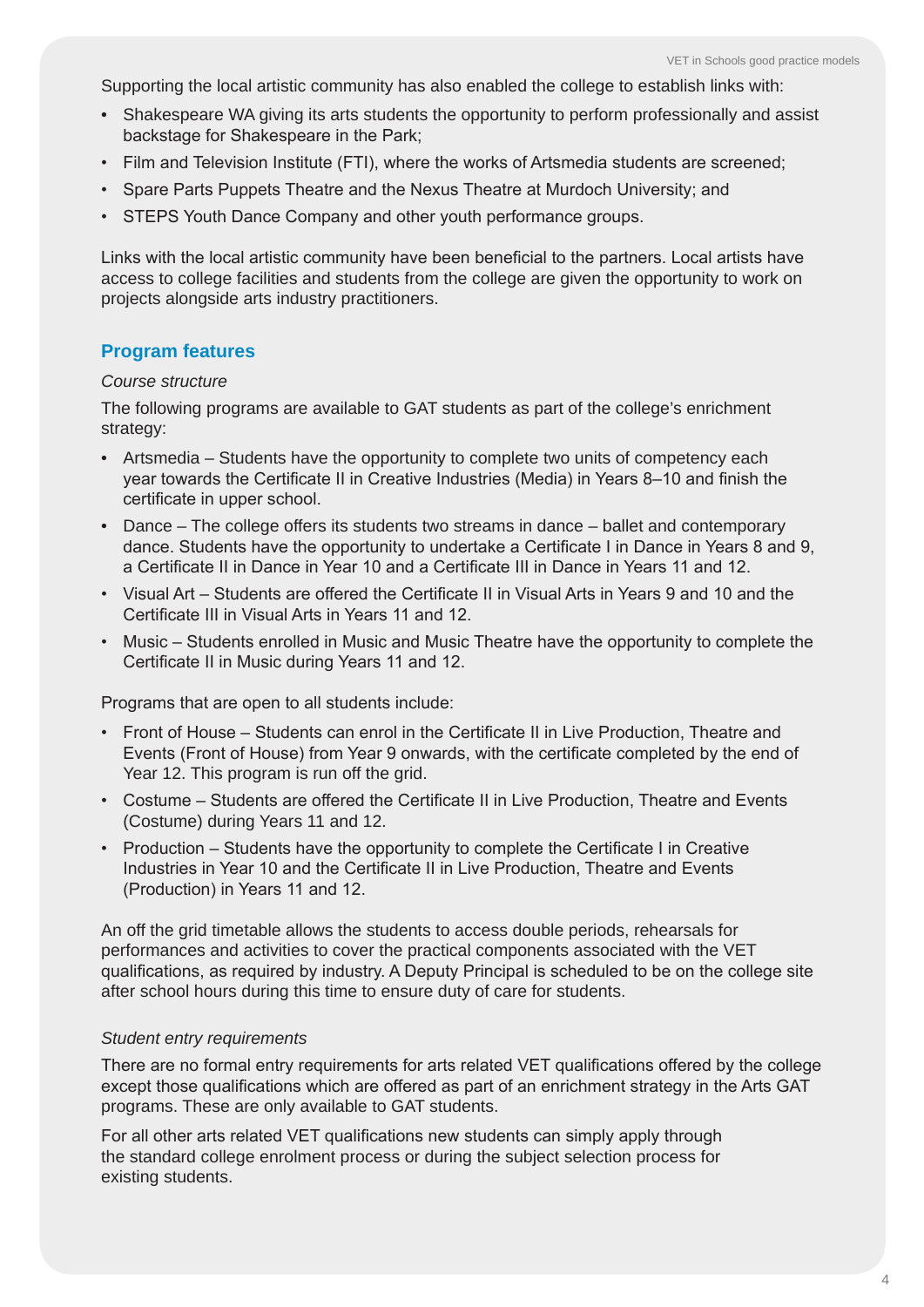# *Student selection process*

Students participating in the GAT program are selected through a competitive process managed by the Department of Education. These students nominate the specialist arts program of interest and audition for a place. Students who are successful in their audition are offered a place at the college and this determines which Arts GAT program the student will study.

Students who apply for the Certificate II in Live Production, Theatre and Events – Front of House must be able to meet the following requirements while part of the program:

- arrange their own transport to and from the workplace;
- listen to and follow instructions;
- show a genuine interest in the field;
- attend training classes after school hours;
- be well presented; and
- continue to meet the required competencies in the enrolled year to continue with the program the following year.



Students who fail to meet these requirements are removed from the program.

There are no formal selection processes in place for other VET courses.

## *Parent liaison*

John Curtin College of the Arts recognises that parent engagement and involvement is critical to the success of the VET in Schools programs under the unique art infused curriculum offered at the college.

John Curtin College of the Arts engages with parents through the following activities:

- a parent support group for the arts at the college, which assists with canteen and box office duties;
- formal progress reports to parents each semester;
- extensive regular informal progress reports which can be of a daily frequency;
- an annual Career Expo;
- Year 10 course selection interviews and individual student career counselling sessions;
- invitations to the annual Visual Art exhibition and biannual Artsmedia festivals held at FTI and Curtin Theatre; and
- invitations to performance events held at the Ellen Street Theatre and Curtin Theatre (the college holds approximately 60 performance events a year).

John Curtin College of the Arts also uses an online portal, WIKI, to enhance parental engagement through:

- advertising VET in Schools programs to parents;
- posting short films created in house by the college to enable parents to understand the requirements of certain VET qualifications being offered. This has been done for the Certificate II in Live Production, Theatre and Events – Front of House;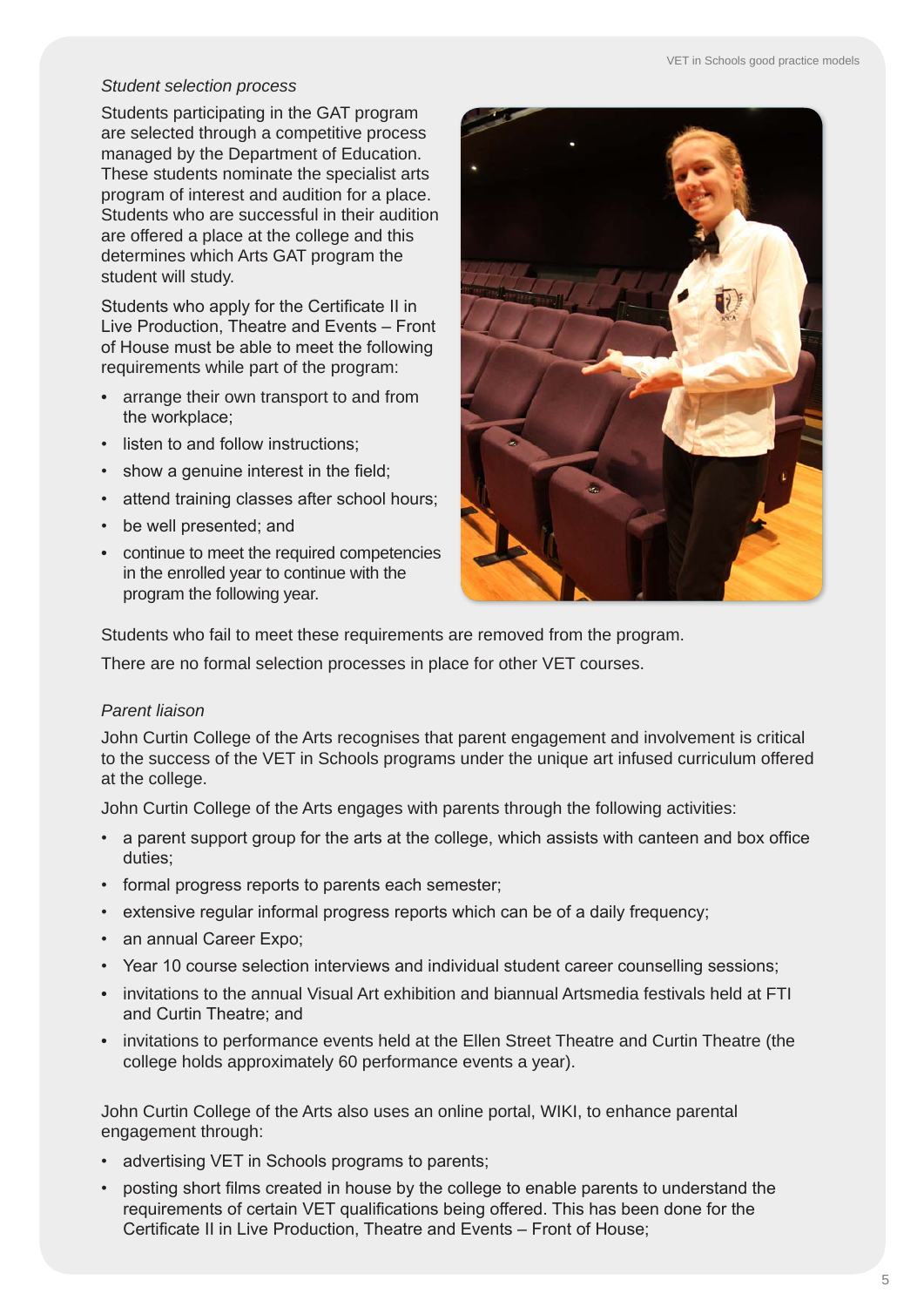- providing access to units of competency;
- supplying a list of useful web links; and
- providing a blog section where parents and students can post questions.

## **Program results**

In 2013 John Curtin College of the Arts had a certificate II or higher completion rate in Year 12 of 98%.

John Curtin College of the Arts was acknowledged as one of the top performing public schools in WA for 2013. This is the eighth consecutive year the college has been awarded with this acknowledgement.

## **Lessons learnt**

- Accept that you cannot be all things to all people.
- Student success is dependent on committed staff who dedicate their personal time to ensure students can undertake a range of out of school hours activities.
- Professional learning for staff is important.
- A supportive administration team which understands and appreciates the complexities of running VET in Schools is required, especially because VET requirements are constantly evolving.
- Consensus decision making with partners is more effective than decision making based on compromise.
- Use every opportunity available to attend networking meetings and engage with industry groups so that you can stay on top of any changes.
- Training staff effectively in the VET in Schools area should be a process of osmosis (learning over time through observation).